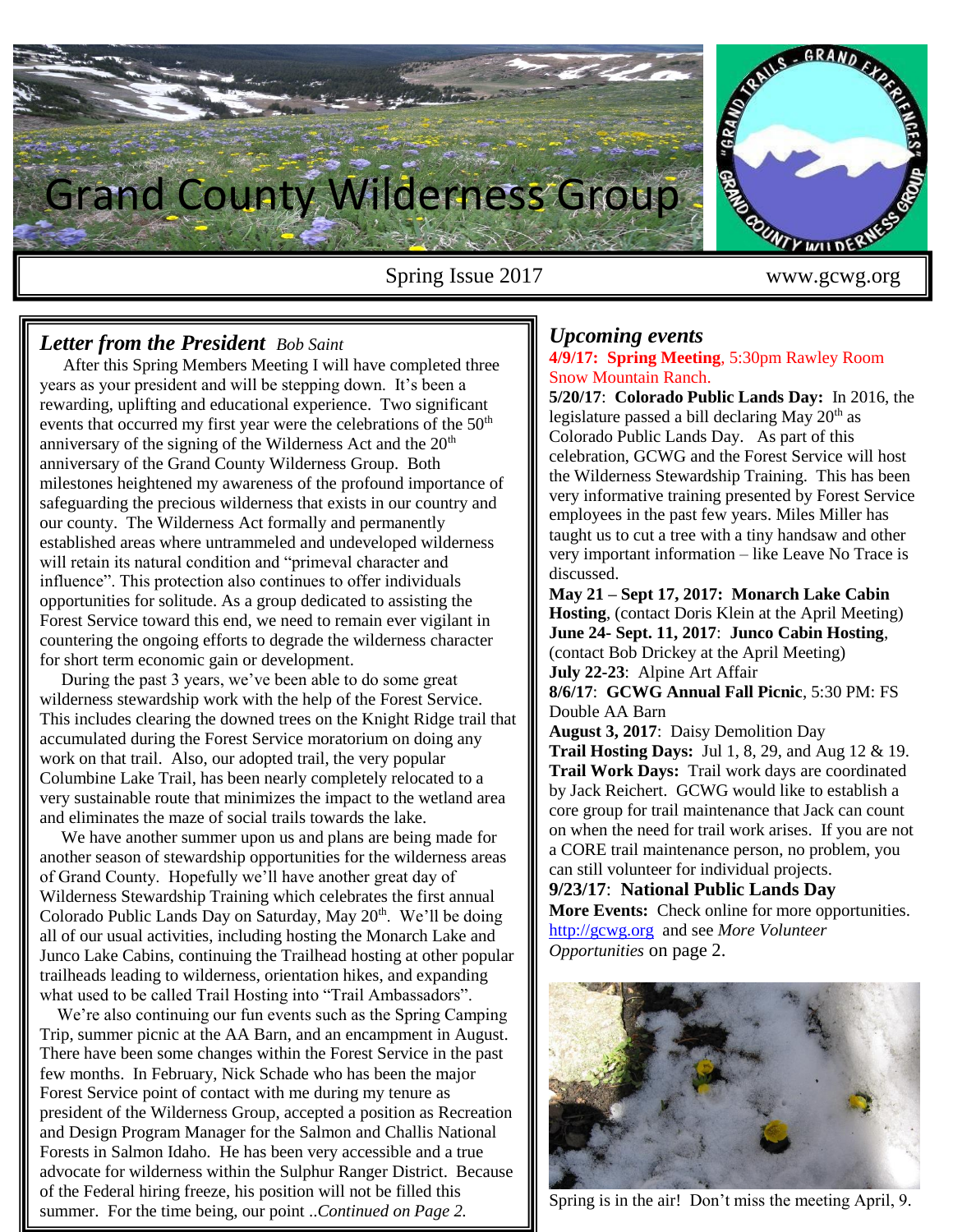### *Presidents Letter continued from page 1*

of contact is Jon Morrissey who became the District Ranger for the Sulphur Ranger District late last summer. Jon comes to us from the White Mountain National Forest in New Hampshire. He was also formerly a District Ranger in Leadville.

Starting around April 1<sup>st</sup> Andy Borek will be back as our Wilderness Ranger during the summer (previously approved summer positions are not affected by the Federal hiring freeze). My understanding is that our District has obtained a grant for another summer employee, plus two summer interns for wilderness patrol this summer. Our group's volunteer hours plus a \$1,000 contribution from GCWG helped to obtain this grant. While this is less than last year, we are fortunate to have any summer staff at all. Everyone should take tremendous pride in the contributions and hard work that we made last year and every year.

 It has been a privilege to serve as your president and it wouldn't have happened at all if it weren't for the dedication of the rest of the Board and all the members that have done such great work.

## *New Member Cabin Hosting*

Dates for Oreintation:

- Monarch Lake Cabin Hosting Orientation is scheduled for Wednesday, June 3rd 10 a.m.
- Junco Cabin Hosting Orientation is scheduled for Saturday, July 15th 10 a.m.

These orientations are for new members, and anyone who has not hosted a cabin, or feels they need a refresher.

### **Everyone who has not attended an orientation in the last couple of years should consider attending.**

 In Cheryl Strayed's book Wild, she summed up her feelings about the people who had worked to establish and maintain the Pacific Crest Trail in the following words: …"preposterous as it was, when Catherine Montgomery and Clinton Clarke and Warren Rogers and the hundreds of others who'd created the PCT had imagined the people who would walk that high trail that wound down the heights of our western mountains, they'd been imagining me." "It had nothing to do with gear or footwear or the backpacking fads or philosophies of any particular era or even with getting from point A to point B." It had to do with how it felt to be in the wild. With what it was like to walk for miles with no reason other than to witness the accumulation of trees and meadows, mountains and deserts, streams and rocks, rivers and grasses, sunrises and sunsets. The experience was powerful and fundamental. It seemed to me that it had always felt like this to be a human in the wild, and as long as the wild existed it would always feel this way." -- [Cheryl Strayed,](https://www.goodreads.com/author/show/155717.Cheryl_Strayed) [Wild: From Lost to Found on the](https://www.goodreads.com/work/quotes/17237712)  [Pacific Crest Trail](https://www.goodreads.com/work/quotes/17237712)

 As we in the GCWG look forward to our summer work with the Forest Service to help maintain and protect our wilderness areas, we can help others to know what it feels like to be human in the wild. One part of the definition of wilderness is that it *"...has outstanding opportunities for solitude or a primitive and unconfined type of recreation..."*Section 2(c).

 There are few places other than the wilderness that people can experience this primitive recreation. Let's all pitch in this summer to help by joining the Group in one of our volunteer opportunities. Come to the **Spring Meeting** on **Sunday, April 9, 2017** to hear about the summer projects and pick your favorites to work on.

## *Volunteer Opportunities*

 Please Contact Doreen Sumerlin, the Southwest Zone Wildlife Biologist if you would like to help with any of these ongoing projects:**Osprey Nest Monitoring**: This nest is closed for the winter, but will be active and ready for a monitor soon .



**Help a Homeless Bird:** In addition to blue bird box monitoring, Doreen needs help to building new bluebird next boxes to replace many that are falling apart along the road sides.



**Monofilament Recovery & Recycling Program:** Adopt a bin, visit it 2-3 times each summer and take the material to the Forest Service for recycling**.**

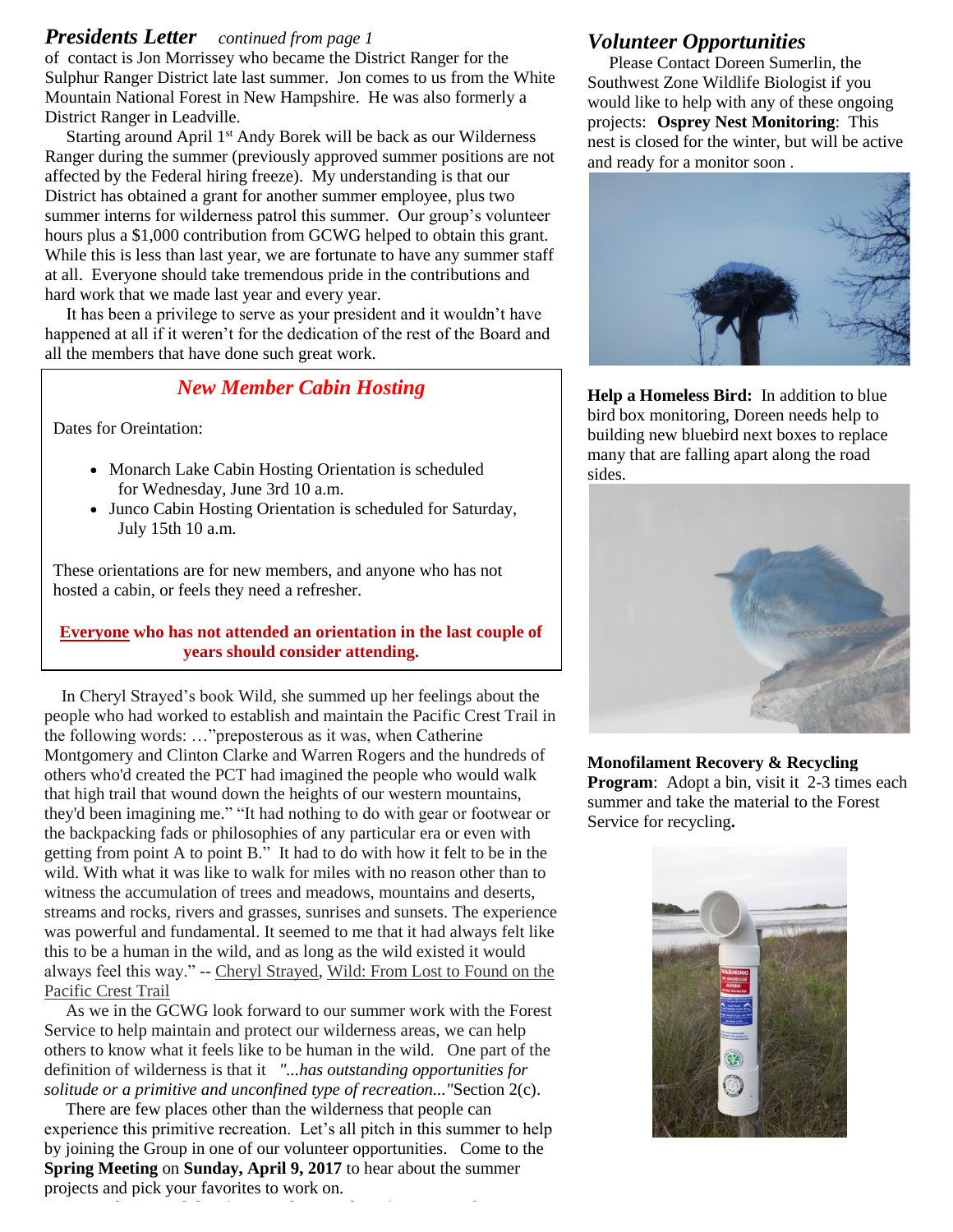# *Volunteer Hours*

Remember these interns from last year:



REPORT YOUR HOURS!!!!!

Your volunteer hours helped the Forest Service obtain a grant to support these great resources. Our reported volunteer hours were about 625 less in 2016 than they were in 2015. It is very important that as you do our projects in 2017 you record and REPORT the hours you spend. Any hours you spend on these activities are reportable: Trail Ambassador, Trail Head Hosting, Registration Boxes, Bird Counts, Osprey Monitoring, Bluebird Box Maint/Monit, Monofilament Let's keep our interns coming to help.

**Grand County Wilderness Group** - You have joined a service organization. There are plenty of ways to be of serve.

We hope that you became part of GCWG because you care about wild places with wild creature in Grand County and intend to help preserve them. NOW is the time to make choices for your involvement. All you need to do is set aside the time and sign up. NO ONE WILL CALL, it is up to you to get out there and make a

difference. Here is a summary opportunities for your reference:

1. Host one day at Junco Cabin - sign up at the Spring meeting.

2. Host one day at Monarch Cabin - sign up at the Spring meeting

Don't worry about knowing how to host a cabin. Toni Wujek always gives us a training session to start the season.

3. Open up and clean either cabin to start the season

4. Hike the wilderness trails ANY DAY - even on weekends -- and report via website form.

5. Lead an orientation hike of your choice – Joyce Clair

6. Adopt a registration box and retrieve the reports – Stephen Lee (stephenchris@rkymtnhi,com, [708-990-5967\)](tel:708-990-5967)

7. Spreadsheet analysis of trail usage from registration boxes – Stephen Lee

8. Take digital photographs for our bulletin boards, newsletter and historian. - Holly Whitten [\(WPHolly@aim.com\)](mailto:WPHolly@aim.com)

9. Help construct signage and update trailhead bulletin boards – Jack Reichert

10. Work on trail maintenance and other projects - Jack Reichert

11. Pay your \$20 dues to Grand County Wilderness Group – PO Box 206 Tabernash, 80472

12. Send change of email or address or phone – Mike Braddy – PO Box 206 Tabernash, CO 80478

13. Wear your wilderness tee shirt or sweatshirt every time you hike in the forest and report your hours.

14. Staff the booth at the Art Affair for 2 hours

15. Consider backpacking with the Encampment group or joining the Spring Camp

16. Uproot noxious weeds wherever we can find them – Beth Collins [\(970-726-](tel:%28970-726-5423) [5423\)](tel:%28970-726-5423)

- 17. Record and report volunteer hours Toni Wujek
- 18. Distribute our "business" cards
- 19. Contribute to this newsletter, next edition Holly Whitten [\(WPHolly@aim.com\)](mailto:WPHolly@aim.com)
- 20. Work on National Public Lands Day
- 21. Purchase shirts, sweatshirts and hats.
- 22. Adopt an Osprey nest –USFS [\(970-887-4100\)](tel:%28970-887-4100)
- 23. Monitor a blue bird box USFS [\(970-887-4100\)](tel:%28970-887-4100)
- 24. Contact the Forest Service anytime USFS [\(970-887-4100\)](tel:%28970-887-4100)

*Portal into Presence Ann Steers* The frozen river draws us on and we are folded into its untrammeled world of ice and snow.

A windless reverie moves through the sheltering spruce and ephemeral white filling the granite-edged sanctuary with a reverence reserved for holy places.

Looking closely, tracks from a nocturnal dance between cloven hoof and padded claw weave along the riverbank.

Closer still, earthen fractals of frost crystal and ponderous catkin mirror the spiraling patterns of the cosmos. *~~~~*

Dippers dart in and out of open pockets in the river where rushing water can no longer be contained by the thickened layers of cold.

Glimpses of polished ice glint like hidden garnets, reflecting the grayishbrown and blue of earth and sky.

Upstream, river otter slides leave snowy traces of efficiency and whimsy reminding all that within the struggle there is much rejoicing.

Above, the pale oculus of a waxing moon, visible in mid-day, watches over this perfect portal into Presence.



*Want to lead a hike?* Come to the April 9th meeting. Tell Joyce Claire your favorite hike. Pick a Thursday between 6/21 & 8/30. Lead the hike! Get involved. It's easy and FUN!

## *Like us on Facebook! [https://www.facebook.com/grandcountywildern](https://www.facebook.com/grandcountywildernessgroup)*

*[essgroup](https://www.facebook.com/grandcountywildernessgroup)*